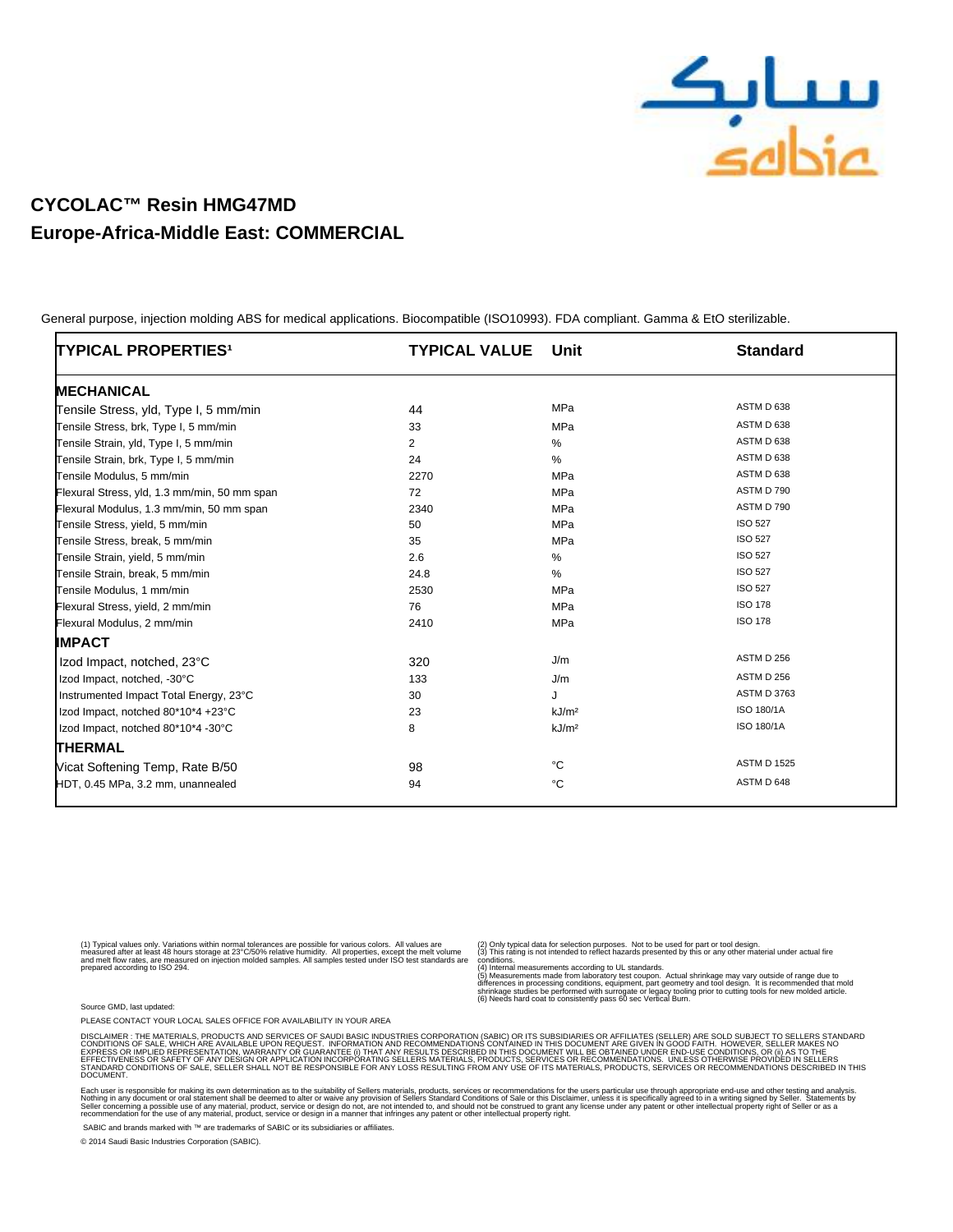

### CYCOLAC™ Resin **HMG47MD**

#### **Europe-Africa-Middle East: COMMERCIAL**

| TYPICAL PROPERTIES <sup>1</sup>               | <b>TYPICAL VALUE Unit</b> |                      | <b>Standard</b>     |
|-----------------------------------------------|---------------------------|----------------------|---------------------|
| <b>THERMAL</b>                                |                           |                      |                     |
| HDT, 1.82 MPa, 3.2mm, unannealed              | 80                        | °С                   | ASTM D 648          |
| CTE, -40 $\degree$ C to 40 $\degree$ C, flow  | 8.82E-05                  | $1$ <sup>o</sup> $C$ | ISO 11359-2         |
| CTE, -40 $\degree$ C to 40 $\degree$ C, xflow | 8.82E-05                  | $1$ /°C              | ISO 11359-2         |
| Vicat Softening Temp, Rate B/50               | 100                       | °С                   | ISO 306             |
| HDT/Af, 1.8 MPa Flatw 80*10*4 sp=64mm         | 80                        | °C                   | ISO 75/Af           |
| <b>PHYSICAL</b>                               |                           |                      |                     |
| <b>Specific Gravity</b>                       | 1.05                      | $\overline{a}$       | ASTM D 792          |
| Mold Shrinkage, flow, 3.2 mm (5)              | $0.5 - 0.8$               | %                    | <b>SABIC Method</b> |
| Melt Flow Rate, 230°C/3.8 kgf                 | 5.6                       | $g/10$ min           | <b>ASTM D 1238</b>  |
| Density                                       | 1.05                      | q/cm <sup>3</sup>    | ISO 1183            |
| Melt Flow Rate, 220°C/10.0 kg                 | 19                        | $q/10$ min           | ISO 1133            |

(1) Typical values only. Variations within normal tolerances are possible for various colors. All values are<br>measured after at least 48 hours storage at 23°C/50% relative humidity. All properties, except the melt volume<br>an

(2) Only typical data for selection purposes. Not to be used for part or tool design. (3) This rating is not intended to reflect hazards presented by this or any other material under actual fire

conditions.<br>(4) Internal measurements according to UL standards.<br>(5) Measurements made from laboratory test coupon. Actual shrinkage may vary outside of range due to<br>stifferences in processing conditions, equipment, part g

Source GMD, last updated:

PLEASE CONTACT YOUR LOCAL SALES OFFICE FOR AVAILABILITY IN YOUR AREA

DISCLAMER : THE MATERIALS, PRODUCTS AND SERVICES OF SAUDI BASIC MDUSTRIES CORPORATION (SABIC) OR ITS SUASIDIARD<br>CONDITIONS OF SALE, WHICH ARE AVAILABLE UPON REQUEST. INFORMATION AND RECOMMENDATIONS CONTAINED IN ITS INSURSE DOCUMENT.

Each user is responsible for making its own determination as to the suitablity of Seller s materials, products, services or recommendations for the user s particular use through appropriate end-use.<br>Nothing in any document

SABIC and brands marked with ™ are trademarks of SABIC or its subsidiaries or affiliates.

©2014Saudi Basic Industries Corporation (SABIC).